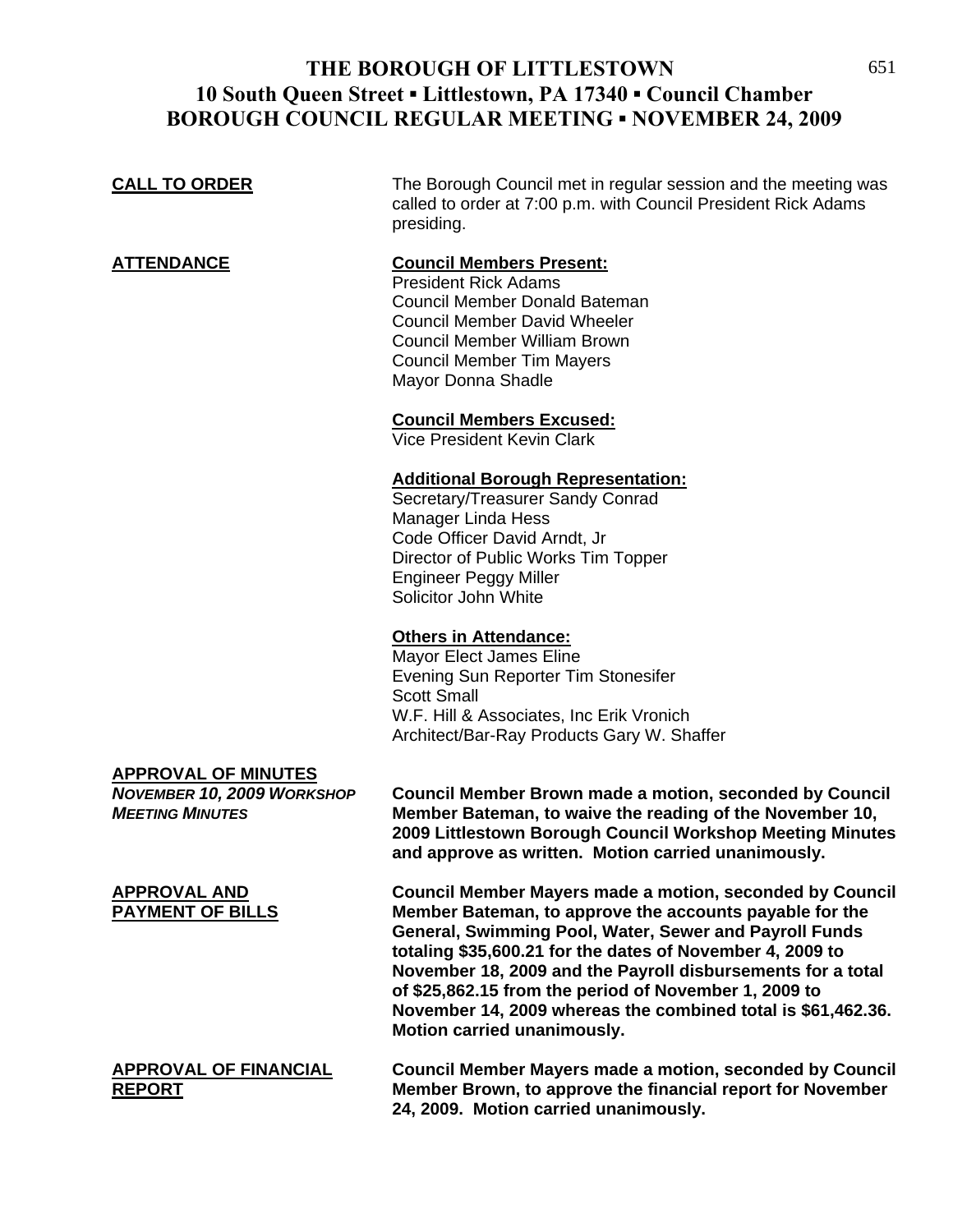## **UNFINISHED BUSINESS**

**APPROVAL OF RESERVE Council Member Mayers made a motion, seconded by Council SAVINGS REPORT Member Brown, to approve the Capital Reserve Savings Accounts report for November 24, 2009. Motion carried unanimously.**

*BAR-RAY PRODUCTS - WAIVER* **Council Member Brown moved, seconded by Council Member Wheeler, to grant to Bar-Ray products, Inc. the following waivers regarding the Borough's Stormwater Management Ordinance, relative to said company's proposed plant expansion project:** 

> **1. Chapter 62, Section 306.A – to allow for a 'no more than' ten-percent (10%) increase for a maximum of three design storm events over the existing, pre-development peak runoff rates. This waiver will allow the basin to be altered to meet the peak runoff rates requirement while still improving the safety and overall design of the basin; and**

> **2. Chapter 62, Section 307.B – to allow for less than 1.0 feet of freeboard above the maximum pool elevation when the facility functions for the 100 year storm event. This waiver will allow the basin to be altered in a manner that will balance the reduction in the peak rates leaving the basin to the greatest degree possible while maintaining the most freeboard possible for the design.**

> **The grant of such waivers is specifically conditioned upon and subject to the applicant, by its engineers, demonstrating at the Preliminary Land Development Plan stage, to the satisfaction of the Littlestown Borough Planning Commission and the Littlestown Borough Council, in consultation with the Borough Engineer and the Adams County Conservation District, that all available appropriate Best Management Practices have been considered and incorporated into the applicant's Plan, in order to minimize the nature and extent of these waivers relative to the pre - and post - construction stormwater volume differential. Motion carried unanimously.**

# **NEW BUSINESS**

*ADAMS COUNTY EMERGENCY* **Council Member Wheeler made a motion, seconded by**  *SERVICES – CELL TOWER LEASE* **Council Member Brown, to authorize the signing of the option**  *SPACE OPTION AGREEMENT* **agreement. Motion carried unanimously.** 

*ADVERTISE POWER GENERATION* **Council Member Mayers made a motion, seconded by Council**  *AND PROFESSIONAL OFFICES* **Member Wheeler, to advertise an Ordinance Amending and**  *ORDINANCE* **Supplementing the Littlestown Borough Zoning Ordinance. Motion carried unanimously.**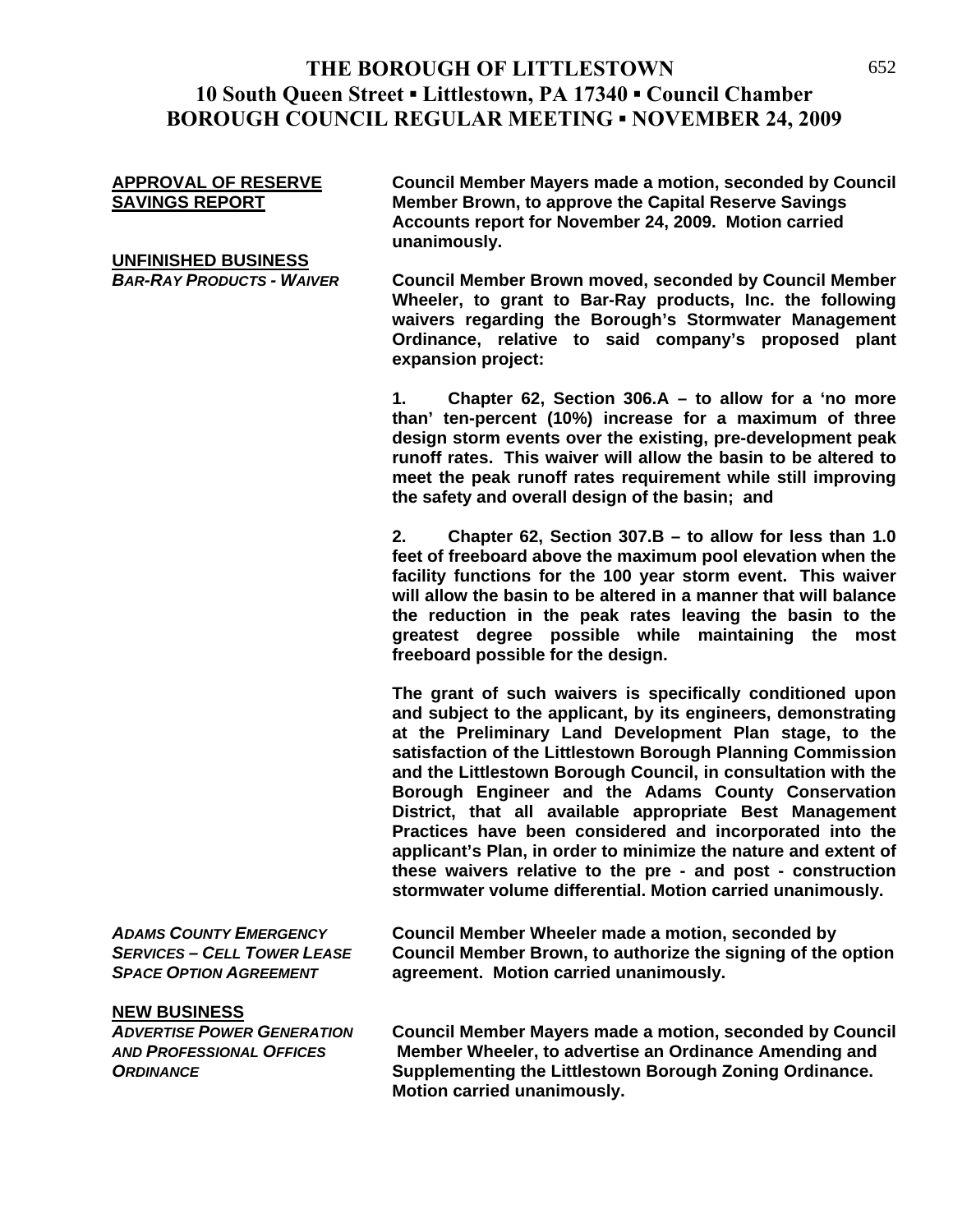### **REPORTS**

| <b>BOROUGH MANAGER</b>                                                   | Manager, Linda Hess submitted her report earlier to Council.                                                                                                                                                                                                                                                                                                                |
|--------------------------------------------------------------------------|-----------------------------------------------------------------------------------------------------------------------------------------------------------------------------------------------------------------------------------------------------------------------------------------------------------------------------------------------------------------------------|
| <b>MAYOR</b>                                                             | Mayor Donna Shadle submitted her report earlier to Council.                                                                                                                                                                                                                                                                                                                 |
| <b>OFFICER IN CHARGE</b>                                                 | Officer in Charge, Sgt. Robert Funt submitted his report earlier to<br>Council.                                                                                                                                                                                                                                                                                             |
| DIRECTOR OF PUBLIC WORKS                                                 | Director of Public Works, Tim Topper submitted his report earlier<br>to Council.                                                                                                                                                                                                                                                                                            |
| <b>ZONING/CODE OFFICER</b>                                               | Zoning/Code Enforcement Officer, David Arndt submitted his<br>report earlier to Council.                                                                                                                                                                                                                                                                                    |
| <b>BOROUGH ENGINEER</b>                                                  | Peggy Miller of HRG Engineers submitted her report earlier to<br>Council.                                                                                                                                                                                                                                                                                                   |
| <b>SOLICITOR WHITE</b>                                                   | Solicitor, John White had nothing to report.                                                                                                                                                                                                                                                                                                                                |
| <b>APPROVAL OF REPORTS</b>                                               | <b>Council Member Brown made a motion, seconded by Council</b><br>Member Bateman, to approve the monthly reports as written.<br>Motion carried unanimously.                                                                                                                                                                                                                 |
| <b>REPORTS OF BOARDS,</b><br><b>COMMITTEES AND</b><br><b>COMMISSIONS</b> |                                                                                                                                                                                                                                                                                                                                                                             |
| <b>RECREATION BOARD</b>                                                  |                                                                                                                                                                                                                                                                                                                                                                             |
| <b>PAVILION RENTAL CHARGES</b>                                           | <b>Council Member Mayers made a motion, seconded by Council</b><br>Member Bateman, to approve the recommendation from the<br>Recreation Board for the following Pavilion Rentals rates with<br>the rates taking effect upon approval:<br>Pavilion #1 (tennis courts) - \$70.00<br>Pavilion #2 (pond) - \$60.00<br>Pavilion #3 (pool) - 80.00<br>Motion carried unanimously. |
| <b>RENEWAL OF TERMS FOR DAVE</b><br><b>KLUNK AND TIM TOPPER</b>          | Council Member Bateman made a motion, seconded by<br>Council Member Brown, to approve the recommendation from                                                                                                                                                                                                                                                               |

**the Recreation Board to approve another 3 year term for Dave Klunk and Tim Topper with a term to expire December 31,** 

**2013. Motion carried unanimously.**

**PLANNING COMMISSION** All actions were acted upon earlier in the meeting.

**COMMITTEE** November 29, 2009 at 6:00pm.

**COMMUNITY RELATIONS** The lighting of the Christmas Tree will take place on Sunday,

653